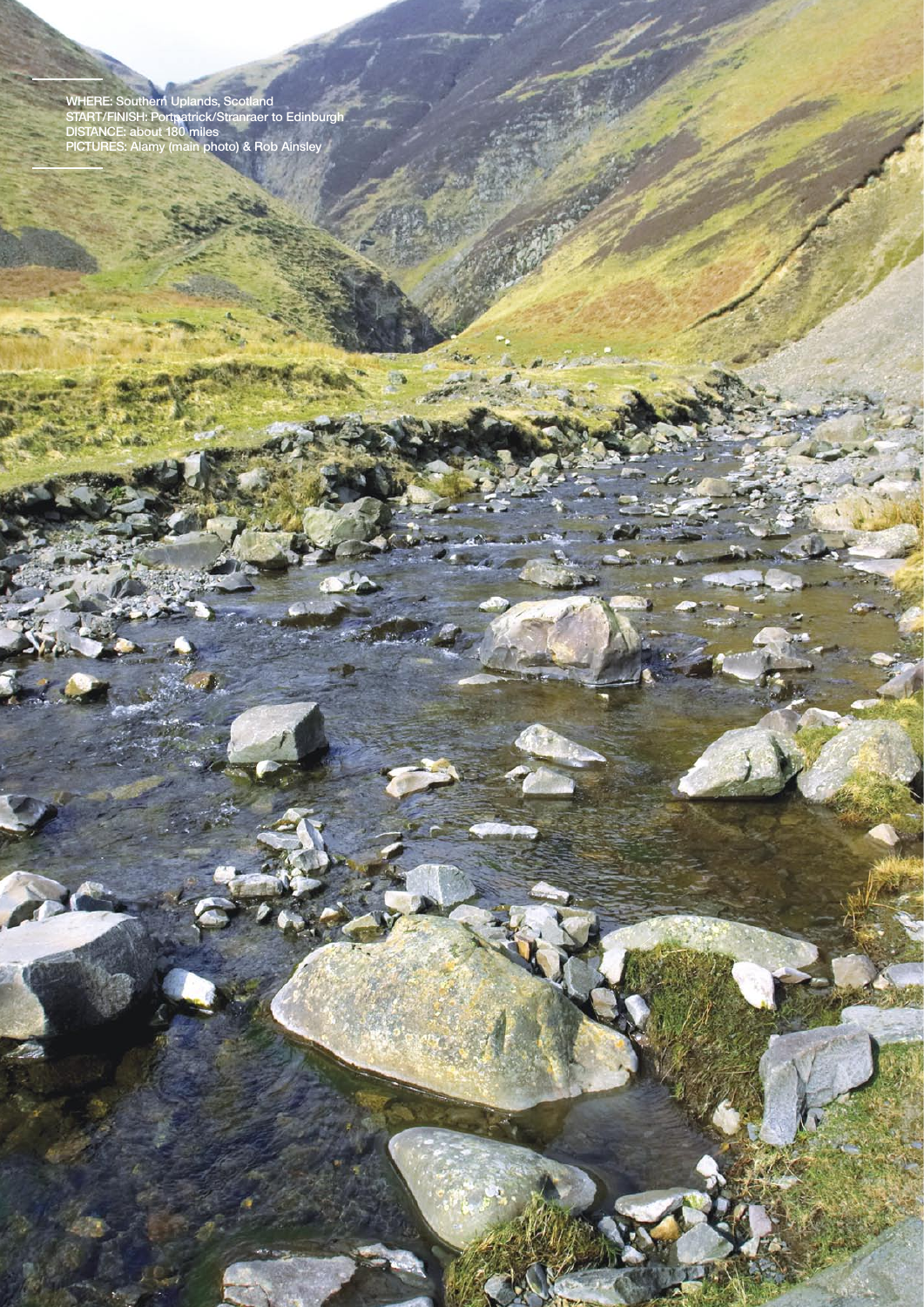# $-$  GREAT RIDES  $-$ **SOUTHERN Upland solitude**

*Journalist Rob Ainsley and two friends spent four days riding empty tracks and roads from the Rhins of Galloway to the Firth of Forth in Scotland*

**B B Pritain, crowded?** Not in Galloway.<br>
We cycled for hours along<br>
roads without seeing a car,<br>
even a sheep, the only sound<br>
the chirping of spring birds, or perhaps of We cycled for hours along roads without seeing a car, even a sheep, the only sound Mark's rear wheel. We crunched for miles along deserted forest roads amid lochs and mountains and past the occasional digger with keys temptingly left in. We camped wild and stayed in bothies knowing the nearest people were at least five miles away.

It was one of the most enjoyable trips I've ever done, anywhere in the world: a fourday coast-to-coast across one of Scotland's underrated marvels, on- and off-road. It involved awesome scenery, an epic pub stop, a goldrush, and high jinks with spades.

#### **Wilderness ready**

'We' were me, Mark and Simon, longtime chums with lots of travel experience in and out of the saddle. Individually or together we've biked all the standard End to Ends and Side to Sides, so when Simon suggested this self-sufficient, mostly offgrid Scottish traverse from Stranraer to Edinburgh – roughly following the Southern Upland Way footpath – space materialised in our otherwise crammed diaries. A flurry of emails discussed the most weight- and space-efficient supplies to pack. Pot Noodles and single malts featured prominently.

Simon was on his Giant TCX cyclocross bike with 32C knobbly tyres, his Carradice panniers a miracle of Russian-doll packing: sachets of dried food stuffed into mugs slipped inside kettles wrapped up in waterproofs. Mark was on his son's hardtail MTB, a 29¨ Specialized Hardrock – hang

on, it only seems five minutes since his lad was a toddler – with a more spontaneous approach to luggage sequencing.

I was on my shopping bike, my ancient Ortliebs holding such necessities as notebook, pencil case and tape measure. (You never know when you might have to document sub-standard cycle facilities.) Well, I say shopping bike; it's my workhorse option, a Specialized Crossroads hybrid with sturdy 38C Schwalbe Marathons, front suspension (albeit frozen since 2007) and a heavy-duty rack. Yes, it has mudguards and a bell (of limited effectiveness for clearing the road of livestock). But it can haul a week's groceries for two over York's potholed side streets, so a pile of camping gear over fire-roads was no problem.

Our route-finding was similarly varied. Simon did the GPS stuff, his ingenious route programmed in detail into the Garmin (plus alternatives, which were to prove useful). I had a £2 remainder-bookshop road atlas with biro additions culled from OS maps. Mindful of weight, I discarded used pages as kindling for the bothy fire.

#### **Roughstuff touring**

Ah, that bothy. White Laggan, it was, on the first night, after dawn trains and a 60-mile cycle from pretty Portpatrick on the southwest coast. After cobweb-clearing, spiritlifting moors east of New Luce and one of the trip's many glorious downhills, the tarmac had given up somewhere in Glen Trool. It's one of many little-touristed, littleknown places here that would be hectic honeypots if they were a few miles south in the English Lakes.



## **DO IT YOURSELF**

**You could do this with a bivvy bag if you avoid midge season – June to September, with July and August being the worst – or have some kind of midge net. Check out midge conditions at midgeforecast.co.uk. If the wilderness experience doesn't appeal, you can stick mainly to roads, stay in B&Bs, and still enjoy awesome scenery – overnighting for instance at Stranraer, Dalry, Moffat and Innerleithen. But book ahead: settlements are few and far between.**

Ainsley Rob  $\frac{1}{2}$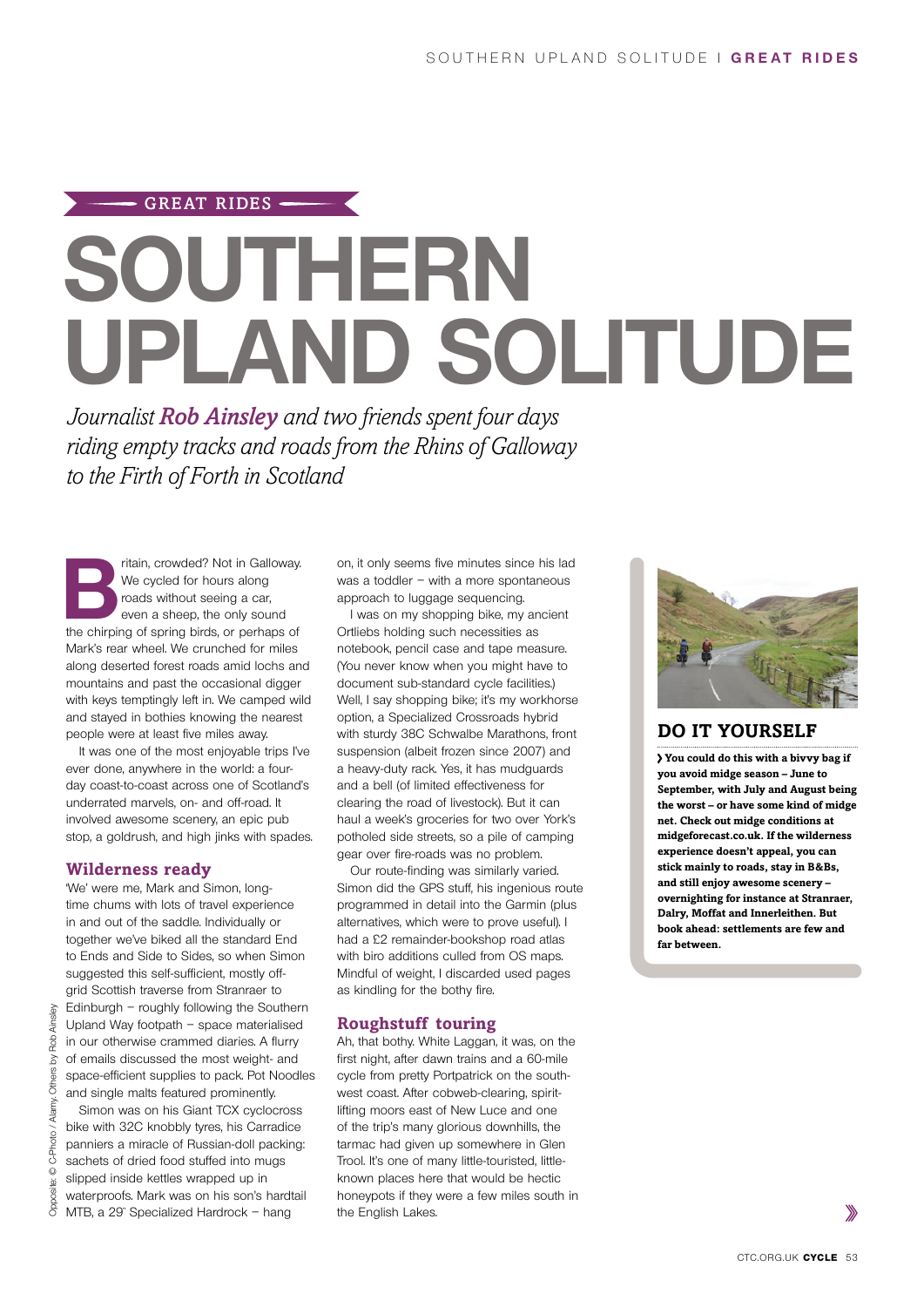### Southern upland s olitude | **GREAT RIDES**





But Scottish forest roads can be tough going, thanks to the chippings that dress the otherwise easy, flat and well-graded surfaces. Downhill is no problem – any decent touring bike will take them in its stride – but uphill you waste your energy spitting those stones backwards; it's walking pace whether you ride or push. I got so irritated at one point I took a stick and drove some golfball-sized ones as far as I could. Perhaps that's how the game was invented, by a frustrated wagon driver of antiquity.

#### **Starry, starry night**

So it was after eight when we squelched up to the bothy, a boggy quarter-mile push off the track (which is part of National Cycle Route 7; but don't try this bit on your skinny-tyred road bike). Bothies are a sort of open secret: former shepherds' huts in far-flung locations, left unlocked as walkers' basic shelters for free, with bare stone or earth floors, and no water or electricity. But they're dry, walled and roofed, with sleeping platforms and maybe a fireplace, and there'll be a stream nearby. And possibly spades, for – well, if you have to ask, you maybe don't want to know the answer.

We got our fire going following some diligent tinder-collecting and log-slicing. The tin hut next to the bothy had a trestle and collection of saws, some with teeth, and proved a handy bike shed. (Casual theft is not a problem.) The evening was perfect: cosy camaraderie by the roaring flames; those instant noodles, which to tired cyclists

## SCOTTISH FOREST ROADS CAN BE TOUGH going, thanks to the chippings that dress the easy, well-graded surfaces

tasted Michelin-standard; chat and laughter over a few drams; and a blissfully sound night's sleep by the embers, the panoramic view and long soft sunset all ours. Serenity, comradeship, contentment. Cycle touring – and life – gets no better.

This is a star bothy, in every sense. During my nowadays inevitable 3am hop outside for a leak, the clouds parted briefly to reveal a breathtaking night sky: a Galloway speciality. As your eyes adapt, the searchlight constellations and glittering Milky Way feel richly textured, three-dimensional, against the velvet-black background. You realise how light pollution almost everywhere else has destroyed the simple but profound pleasure of stargazing. But here, right by the bothy, are large wooden viewing chairs, angled to let you recline and enjoy the same spectacle that's enthralled humans throughout our existence. I didn't take advantage of them during this nocturnal exercise though: I wasn't exactly clothed, and the thought of splinters loomed large. And it was freezing cold.

#### **Another drink?**

We wildcamped the second night. Unintentionally. A lunchtime beer stop for just one quick one rather ran away with us. Well, self-sufficient cycle touring is all about flexibility, isn't it…? St John's Town of Dalry was the scene of the crime (that's 'Dalry' pronounced 'Dal-rye', and 'Town' pronounced 'Village'): a place narrower than its name, lining a road junction and a pub. At its sunny outside tables, we got chatting to locals – passers-by, poachers, PhDs – one of whom we all rather fell in love with.

All walks of life were here. But by the evening – still there – we were hardly fit for walking, never mind cycling, so wildcamping up the road it was, despite local offers of floor-space. Scotland is more liberal than England in this regard – you can pitch tent anywhere within reason – so we were saving big on accommodation. Having just invested so much in the local economy, it felt a reasonable exchange.

Off-the-beaten-track Scotland is full of quirky surprises. And most of southern Scotland is off the beaten track. Forty miles behind schedule next morning, with heads and reputations surprisingly intact, we did some road shortcuts to the planned forest tracks, but still had a fantastic 60 miles of off- and on-tarmac pedalling. And on the wonderful road that slices through mountains up to Wanlockhead, Scotland's highest village, we got one of those quirky surprises. Alongside the river was a succession of parked cars and people